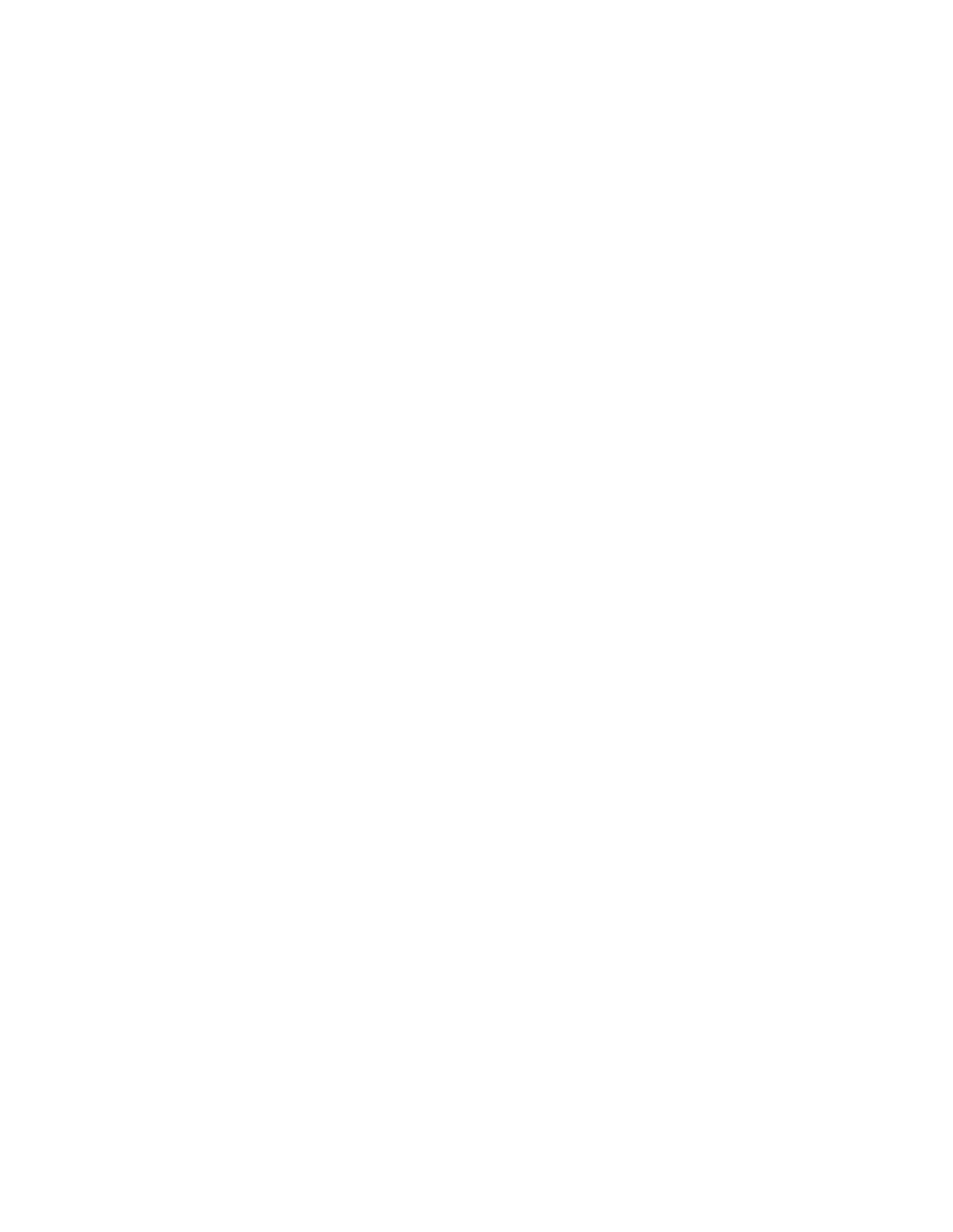# **TABLE OF CONTENTS**

| I.           |                                                                                                                                                                                                                                | 1                       |
|--------------|--------------------------------------------------------------------------------------------------------------------------------------------------------------------------------------------------------------------------------|-------------------------|
| A            |                                                                                                                                                                                                                                |                         |
| B            |                                                                                                                                                                                                                                |                         |
| П.           |                                                                                                                                                                                                                                |                         |
| A            |                                                                                                                                                                                                                                | $\overline{2}$          |
| B            |                                                                                                                                                                                                                                | $\overline{2}$          |
| Ш.           |                                                                                                                                                                                                                                | $\boldsymbol{3}$        |
| A            |                                                                                                                                                                                                                                |                         |
| IV.          |                                                                                                                                                                                                                                | $\overline{\mathbf{3}}$ |
| A            |                                                                                                                                                                                                                                |                         |
| B            |                                                                                                                                                                                                                                |                         |
| C            |                                                                                                                                                                                                                                | $\Delta$                |
| D            | Enforcement <b>Experience and Experience and Experience and Experience and Experience and Experience and Experience</b>                                                                                                        |                         |
| Е            |                                                                                                                                                                                                                                |                         |
| F            |                                                                                                                                                                                                                                |                         |
| G            |                                                                                                                                                                                                                                |                         |
| н            |                                                                                                                                                                                                                                | $\overline{\mathbf{z}}$ |
|              |                                                                                                                                                                                                                                |                         |
| J            |                                                                                                                                                                                                                                |                         |
| V.           |                                                                                                                                                                                                                                | 8                       |
| VI.          |                                                                                                                                                                                                                                | 9                       |
| A            |                                                                                                                                                                                                                                | 9                       |
| B            | P.M. Shift Daily Duties                                                                                                                                                                                                        | 10                      |
| $\mathsf{C}$ |                                                                                                                                                                                                                                | 10                      |
| D            |                                                                                                                                                                                                                                |                         |
| E            |                                                                                                                                                                                                                                |                         |
| F            | Dewatering 11 and 12 and 20 and 20 and 20 and 20 and 20 and 20 and 20 and 20 and 20 and 20 and 20 and 20 and 20                                                                                                                |                         |
| G            | Derelict or Abandoned Vessels and the contract of the contract of the contract of the contract of the contract of the contract of the contract of the contract of the contract of the contract of the contract of the contract |                         |
| H            |                                                                                                                                                                                                                                |                         |
| L            |                                                                                                                                                                                                                                |                         |
| J            |                                                                                                                                                                                                                                |                         |
| К            |                                                                                                                                                                                                                                | 13                      |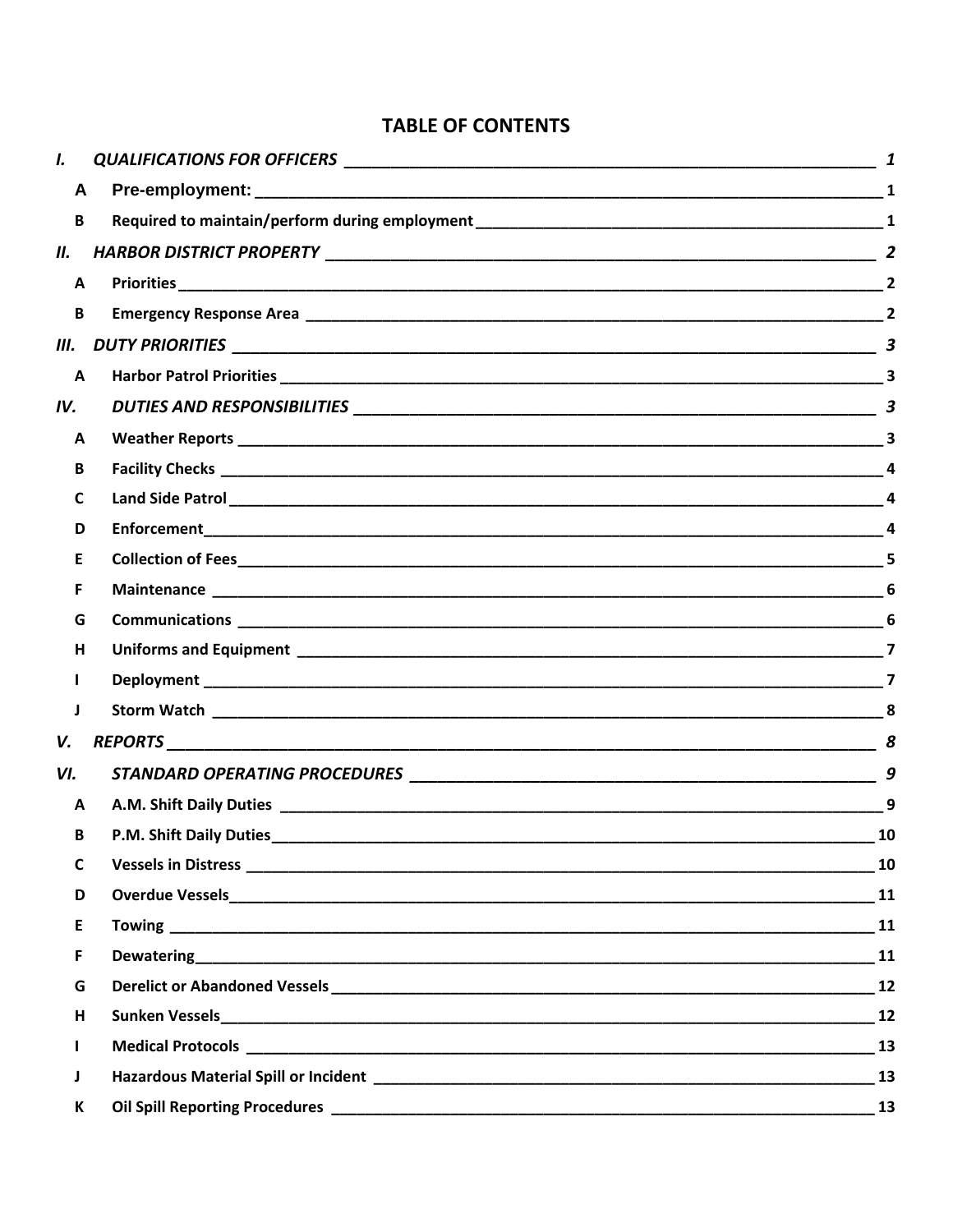| L | 14 |
|---|----|
| M | 14 |
| N | 15 |
| O | 15 |
| P | 16 |
| Q | 16 |
| R | 16 |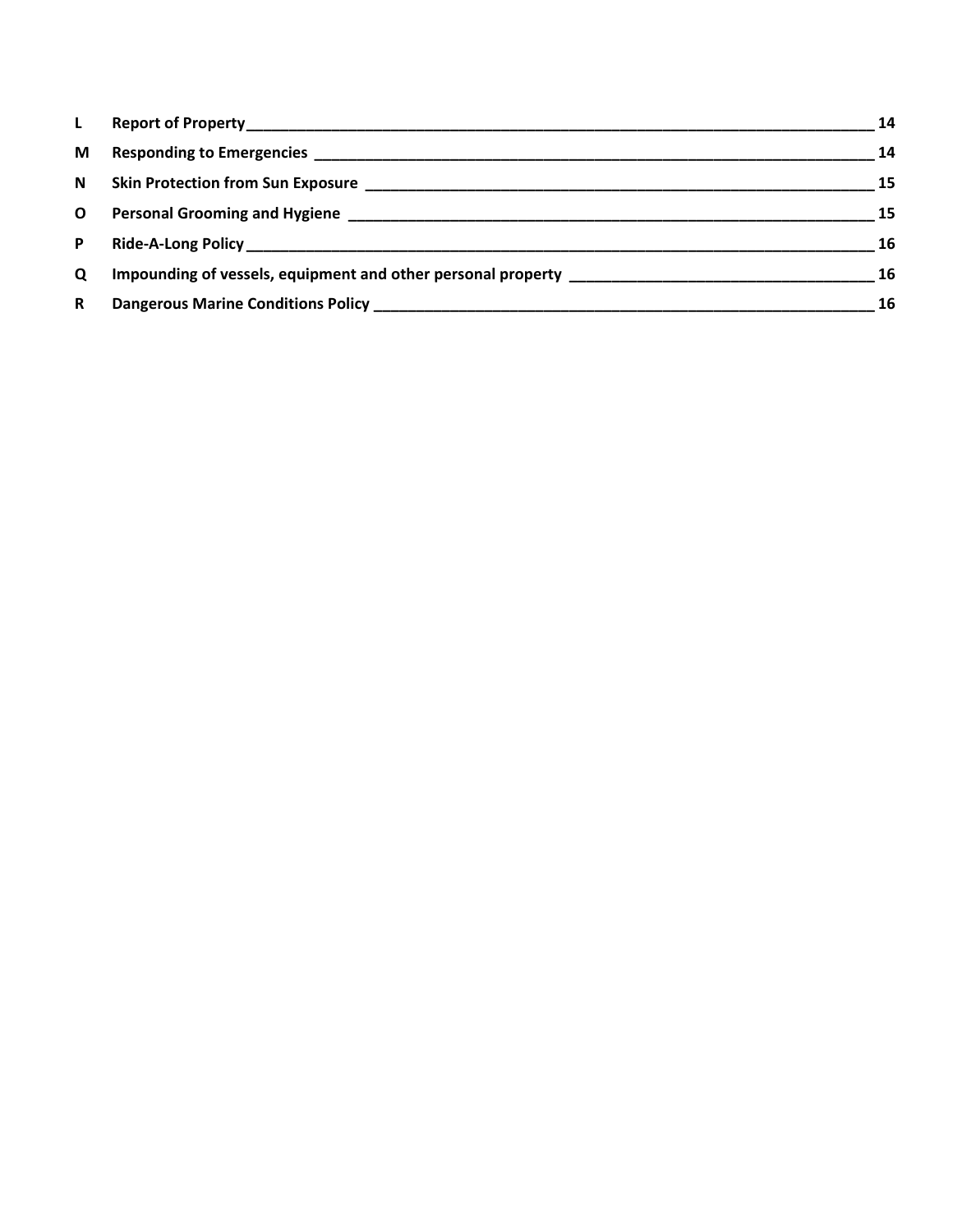# **I. QUALIFICATIONS FOR OFFICERS**

The department has an indispensable obligation to the public to ensure that only suitable individuals are employed as Harbor Patrol Officers; therefore, the following qualifications and requirements are necessary. It shall be the responsibility of Harbor Patrol Officers to ensure that all required qualifications, certifications, licenses, etc. to work as a Harbor Patrol Officer are kept current and valid.

## A **Pre-employment:**

- 1 High School Graduate.
- 2 21 years of age.
- 3 Possession of a valid California driver's license (Class C or higher).
- 4 Possession of P.C. 832 (Laws of Arrest Search and Seizure )certificate or ability to acquire within one year of employment (Officers shall not have the authority to act as peace officers until this requirement is completed)
- 5 Possession of or ability to acquire a United States Coast Guard License (OUPV {Operator of uninspected vessel} or Masters) within 3 years of employment.
- 6 Pass a pre-employment psychological evaluation, medical exam including a pre-employment drug screening and Department of Justice (DOJ) background investigation in accordance with Government Code. Misdemeanor convictions will be reviewed on a case-by-case basis, felony convictions will generally bar employment as a Harbor Patrol Officer.
- 7 Have knowledge and experience in boating safety.
- 8 As determined by the Chief Harbor Patrol Officer, pass a pre-employment water proficiency test. and written and oral pre-employment examinations.
- 9 Possession of a valid CPR for the Professional Rescuer and First Aid card in accordance with Title 22 California Health & Safety Code

## B **Required to maintain/perform during employment:**

- 1 T-22 Emergency Medical Response certification at the discretion of management.
- 2 Completion of all assigned required training courses and drills.
- 3 Participation in the DMV Pull Notice program and the DOJ criminal notification program.
- 4 Report to Harbor Management any outside contacts with law enforcement. This includes but is not limited to arrests, investigations, citations, and convictions.
- 5 Psychological and physical fitness to perform all duties.
- 6 Hazardous Materials First Responder Operational certification.
- 7 Updated knowledge and skills to perform duties and operate all equipment. Use available time to study and train. Officers should see Chief Harbor Patrol Officer with questions or comments.
- 8 Annual proficiency swim tests equivalent in distance to the current pre-employment swim test will be conducted. An officer may elect to conduct the swim test in the ocean or in a swimming pool. Officers who refuse to take, or fail, the required test, will be required to wear a PFD at all times while aboard a vessel.
- 9 Maintain the ability to respond to Port San Luis Harbor within one hour of notification of emergency condition that requires response while on call.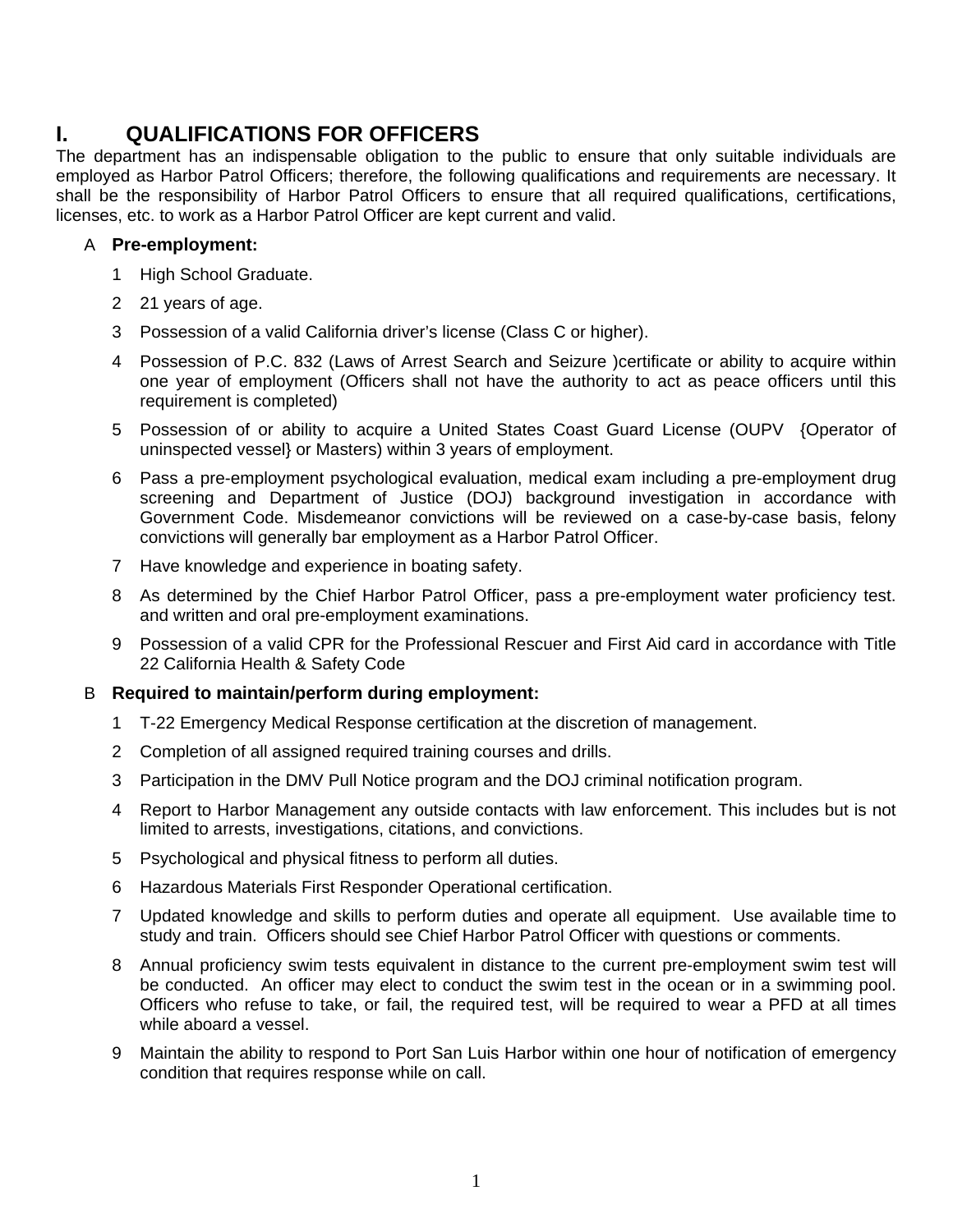# **II. HARBOR DISTRICT PROPERTY**

## A **Priorities:**

- 1 The properties of the Port San Luis Harbor District are as follows:
- 2 Granted State Tidelands from Point San Luis out three miles, running south along the coastline towards Shell Beach. Charts and Maps are available in the Harbor Patrol Office if needed for exact boundary determination.
- 3 Avila Beach (from the lowest edge of the seawall to the water).
- 4 Avila Pier including restrooms and Lifeguard Headquarters
- 5 Avila Beach parking lot.
- 6 Olde Port Beach and facilities (from the lower edge of the rip-rap to the water). This includes- the three stall restroom, vehicle ramp, Stairways, wheel chair ramp and lift station located on north side of Avila Beach Drive.
- 7 Harford Pier and surrounding land area.
- 8 Harbor Terrace and Port San Luis Trailer Park.
- 9 Point San Luis Light Station.
- 10 Coast Guard Beach (except portion still owned by the Coast Guard), Fisherman's Beach, and any other beach that may reveal itself during low tides within the legal boundaries of the State Tidelands of Port San Luis.

**Note**: Accurate charts and maps available in the Harbor Patrol Office should be consulted if Harbor District boundaries are questioned.

## B **Emergency Response Area:**

- 1 Incidents involving the significant possibility of injury or death due to conditions or the unreasonable response time of another agency may require officers to respond outside of the District's boundaries. The following guidelines will be standard procedure for such incidents:
	- a Officer's discretion will be used for incidents on the water up to ten miles out of the State Tidelands as granted to the Harbor District as indicated on the local Navigation Chart.
	- b Any response outside ten miles must first be cleared by a Supervising/Management District Peace Officer or Harbor Manager.
	- c **IMPORTANT NOTE: The United States Coast Guard must be notified prior to, or as soon as practical, when initiating any emergency response on the water and outside the Line of Demarcation unless the request for assistance was received directly from another public safety agency. When the Coast Guard is unable to respond in a timely manner, they may request that the Harbor District respond. Generally, officers should receive a Coast Guard, Sheriff/Police or Cal Fire request for assistance before proceeding past the Line of Demarcation. Officers shall record the time of any such request and the contact's name. Any response outside of the line of Demarcation requires a two-person crew. If another officer is not available, then a Harbor District employee, Cal Fire employee or other on-duty public safety employee may be asked to act as deck hand if they have been trained or have demonstrated that they are qualified to perform in that capacity.**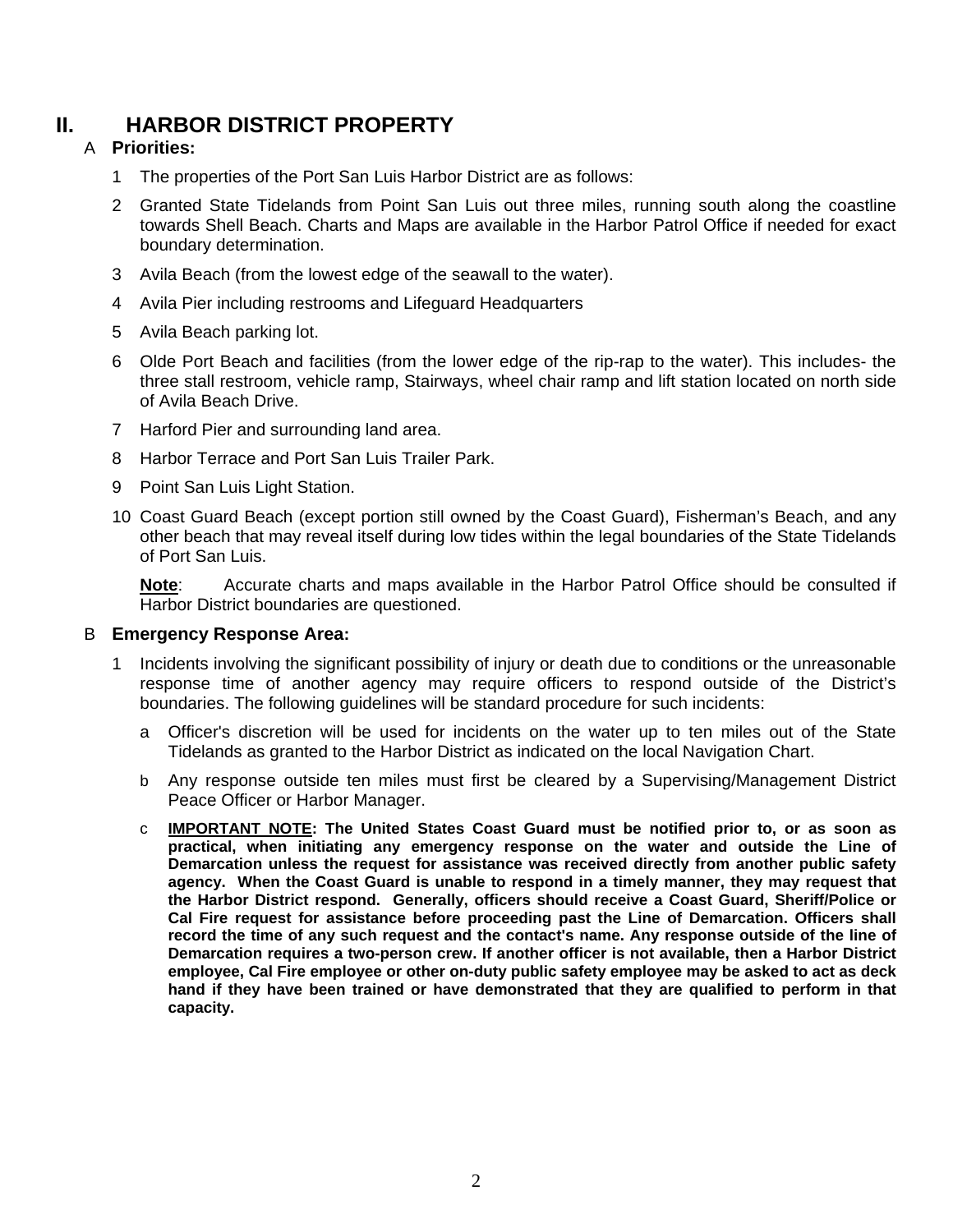# **III. DUTY PRIORITIES**

**Officers shall consider the following priorities when assessing and responding to routine and emergency calls for service: Officers' safety; Public safety; Property.** 

## A **Harbor Patrol Priorities**:

- 1 Rescue and emergency services to include:
	- a Aquatic aid (Notify and receive request for assistance from the US Coast Guard or other public safety agency as prescribed in II. HARBOR DISTRICT PROPERTY, B Emergency Response Area, c **IMPORTANT NOTE** above for incidents outside the Line of Demarcation).
		- 1 Persons in the water.
		- 2 Vessels in distress.
		- 3 Hazards to navigation.
		- 4 Incidents involving pollution.
	- b Medical aid within the District's boundaries or with a request for mutual aid. (Request Fire and Ambulance through Control 20 - Blue Channel UHF).
	- c Fire– use "Blue" Channel.
		- 1 Scene safety.
		- 2 Evacuation.
		- 3 Attempt to extinguish or contain pending Fire Department arrival (within your level of equipment, training and experience).
	- d Hazardous Materials Incidents and Pollution Incidents. Officers shall act within the scope and training as prescribed in their Hazardous Materials First Responder Operational certification.

#### 2 Boating Safety And Education:

- a Vessel safety inspections.
- b Officers provide information regarding safe boating and water safety to the public. When boaters inquire about hazards they will be cautioned that hazards exist at all times and due care must be exercised during boat operations. Inquiries about specific conditions should be referred to the appropriate agency. (National Weather Service, U.S. Coast Guard).
- 3 Enforcement of Harbor District Regulations & California Laws.
- 4 Generally, public requests for service take priority to inter- and intra-departmental tasks and assignments, except:
	- a When other District employees are available and have confirmed their commitment to perform requested service.
	- b When emergency vehicles, vessels or other equipment need immediate attention

# **IV. DUTIES AND RESPONSIBILITIES**

## A **Weather Reports:**

- 1 Officers should post all weather pennants.
- 2 Upon notification, officers should hoist warning flags and log storm watch warning as soon as practical.
- 3 Harbor management shall be notified of all significant storm, atmospheric, and oceanographic warnings and any critical changes in those conditions.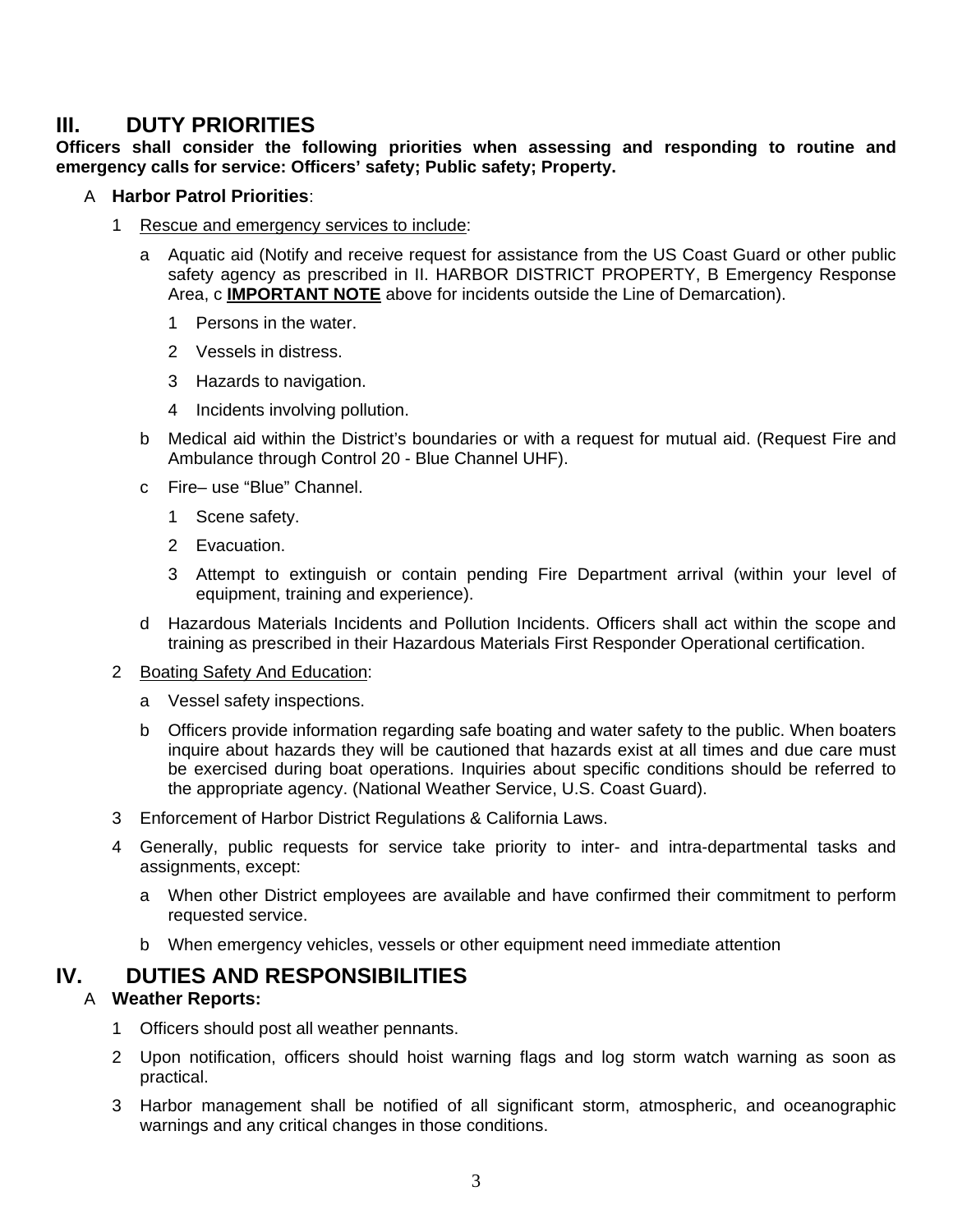## B **Facility Checks:**

- 1 Officers shall:
	- a Initiate a morning facility check
		- 1 If a vessel is in immediate danger of sinking:
			- (i) attempt to pump the vessel out;
			- (ii) notify the owner or responsible party; and
			- (iii) enter the incident into the Daily Activity Report.
	- b Any discrepancies or unsafe conditions seen in the harbor should be logged and the proper supervisor should be notified.
	- c Make routine inspections of painters, chains and fastenings of moorings; notify the owner if a deteriorated condition exists; attempt to prevent any vessels from going adrift.
	- d At least daily, check piers, landings, etc. for illegal docking, fire, health or safety hazards. Report found hazards to the appropriate authority or the Chief Harbor Patrol Officer.

## C **Land Side Patrol:**

- 1 Landside patrol consists of the following:
	- a The goal of the Harbor Patrol shall be to balance the demands of all the District's locations and provide the best coverage possible. This will limit the time that officers will spend in the Harbor Patrol Office unless assigned to a specific task.
	- b Harbor Patrol Officers will not routinely patrol areas not owned or controlled by the Harbor District.
	- c Foot patrol on Harford Pier, boat yard, landing, and parking lot together with the facilities in the District.
	- d Routine vehicle patrol includes all Harbor District properties except the Lighthouse grounds. Note: Officers may patrol the Lighthouse Road and grounds if they have reason to believe that the area would benefit from a patrol.
	- e Officers not directly involved with maintenance of equipment or other assignments shall be on patrol constantly throughout the day. Officers should focus on opportunities for foot, vessel or bicycle patrol. District Supervisors may assign a method of patrol if any of these are not receiving sufficient attention.
	- f Patrols of Harbor District properties will be balanced with no one area receiving undue time to the detriment of others. Factors such as time of day, use patterns and specific past incidents may influence the daily patrol patterns. All areas should be routinely patrolled at least one during each shift.

## D **Enforcement:**

- 1 All Law Enforcement activities must conform with the District's Public Safety and Law Enforcement Policies, (Chapter 7000).
- 2 Ordinances, Laws and regulations shall be enforced courteously, fairly and intelligently.
- 3 Officers may warn or advise violators and, when necessary, cite violators for violations within the District. Officers may monitor and enforce the District's parking regulations.
- 4 It is essential that each Officer maintain a good rapport with the public. At no time should an Officer engage in an argument or use abusive language toward the public.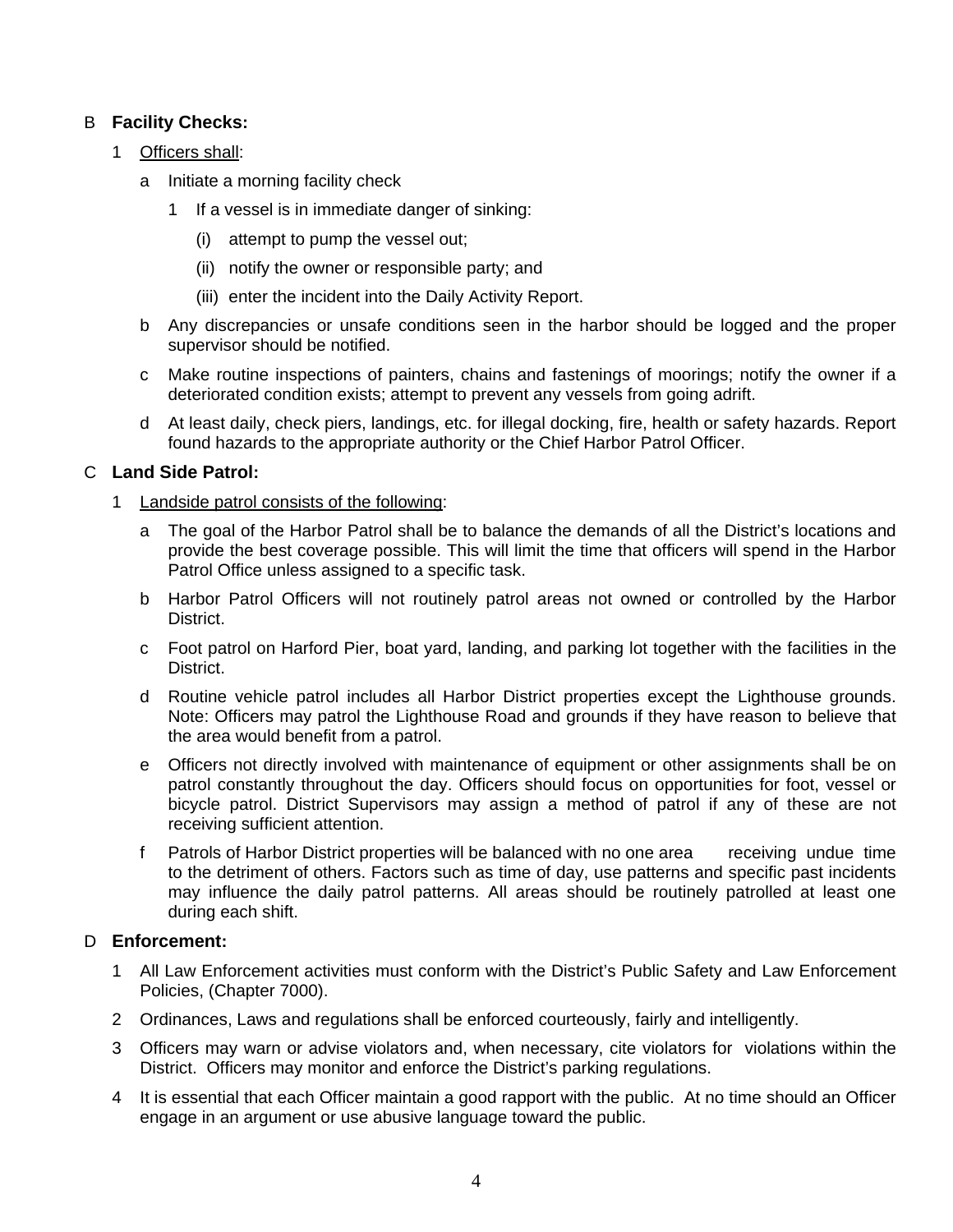- 5 Conversations with the public shall be limited to District business, giving information and displaying common courtesy demanded of all public employees.
- 6 Any person brought on board Harbor Patrol vessel for an enforcement or rescue activity shall be instructed and, if needed, assisted in donning a Coast Guard approved personal flotation device. When any person is detained aboard a Harbor Patrol vessel, all Harbor District employees aboard that vessel shall wear a Coast Guard approved personal flotation device.
- 7 Writing Citations:
	- a Officers shall insure that they are up to date with changes in the law and proper citation writing protocols prior to beginning their patrol shift each day.
	- b Citations are numbered consecutively and must be accounted for. If a mistake is made while issuing a citation or if the officer decides that the citation is not justified, it must be voided. In order to void the citation, all copies must be marked "VOID," it must be signed and a brief explanation of the reason for voiding given.
	- c When writing a citation, officers should take their time and be precise. The citation shall be legibly printed except for the signature of the officer and the individual being cited.
	- d All citations must be turned in to the Supervising District Peace Officer (Chief Harbor Patrol Officer, or Supervising Harbor Patrol Officer III) with reports attached, no later than two days after the citation was issued.
	- e Amendment to citations must be filed with the Chief Harbor Patrol Officer and shall be completed and returned to the court in a timely manner.
- 8 Complaints/Use of Force Evaluation:
	- a The Port San Luis Harbor Patrol strives to achieve the highest levels of service to the public we serve. When members of the public are dissatisfied with the performance of the Harbor Patrol, management shall make themselves available to meet and discuss any complaints. A formal complaint and any complaint alleging the unlawful or excessive use of force shall be required to be written and filed with the department. It shall be reviewed by the Chief Harbor Patrol Officer. If supported by fact, an investigation shall be commenced by management or by an outside investigator. Both the officer(s) and the person filing the complaint shall be notified by the Harbor District regarding the outcome of the review. Either party may then file an appeal with the Harbor Manager.
	- b All force used by Harbor Patrol Officers shall be within the scope of the Use of Force Standards, and Public Safety and Law Enforcement Policy, and consistent with their training. No Harbor Patrol Officer shall work any assigned patrol shift without reading and fully understanding the Districts Use of Force Standards and their application in the field.

## E **Collection of Fees:**

- 1 Officers are responsible for the collection of rental mooring, camping (through Camp Hosts), parking, and work dock fees. (See fee schedules in District Code Of Ordinances).
- 2 Collection of fees shall be a high (non-emergency) priority. Officers that are unable to collect fees during their shift shall pass on applicable information to the next shift officer(s), so that he/she may collect fees.
- 3 All vessels using District rental moorings shall be required to fill out a "Vessel Registration Card" and sign the release of liability on the back at the time of collection. Registration cards are kept in the Harbor Patrol Office, Main Office, Boat I, Boat II, Boat III and the rescue truck. Once completed by the vessel operator they shall be filed in the registration card file at the Main Office.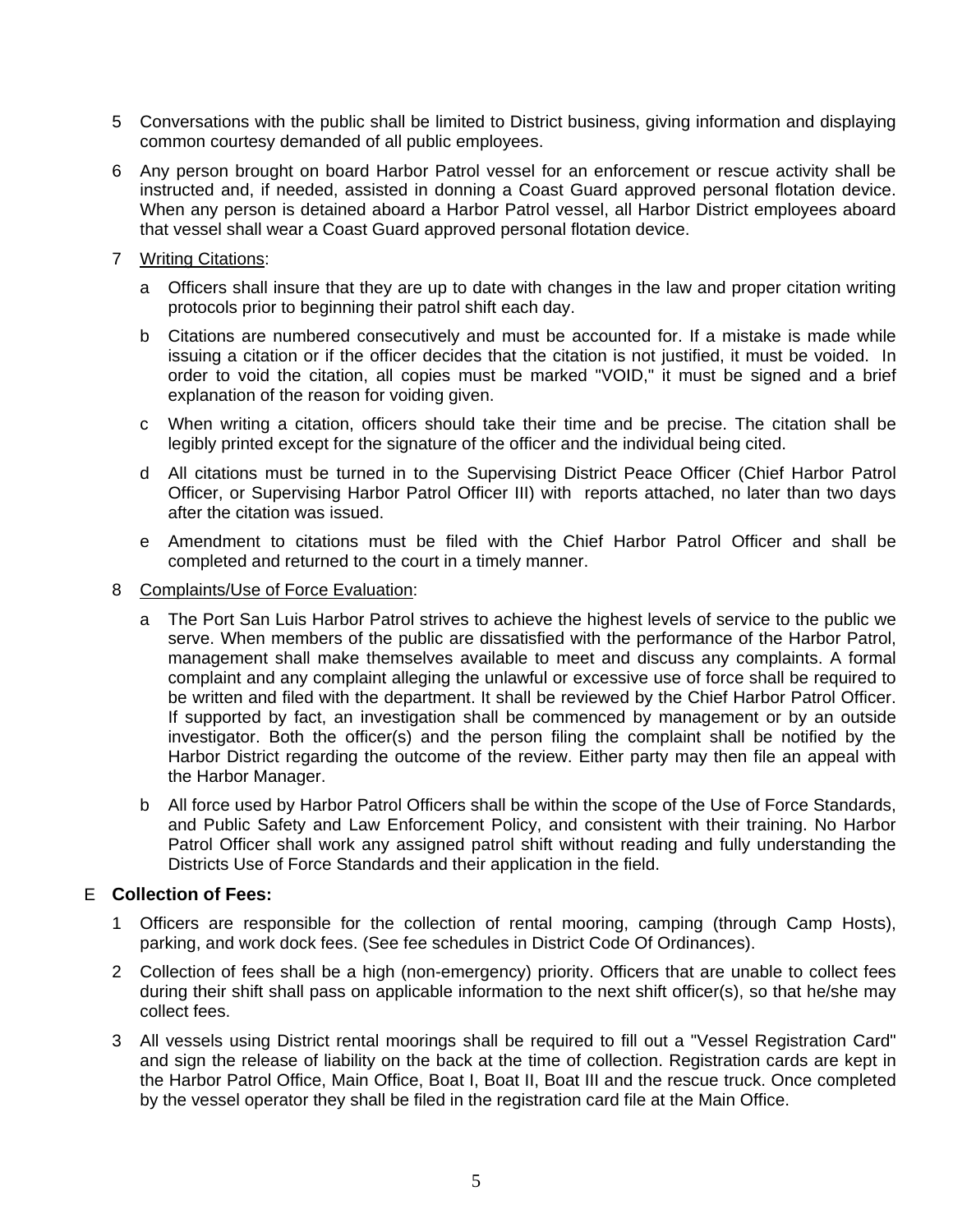## F **Maintenance:**

- 1 The Harbor Patrol shall be ready to respond immediately to emergency calls. Therefore, it is imperative that all equipment, vehicles, vessels and apparatus be ready for rapid deployment.
- 2 Officers shall strive to complete all maintenance tasks during weekdays, leaving peak hours (evenings and weekends) for patrol and public contact. (Maintenance of critical rescue equipment is exempt).
- 3 Vehicles shall be washed regularly and kept clean at all times. Vehicles will at all times have no less than a half tank of fuel. All engine fluids and belts will be checked daily at the start of the shift.
- 4 All vessels should be started and inspected daily along with required equipment on board. Inspections and any problems will be corrected and logged or management notified and the equipment pulled from service.
- 5 The gas dewatering pump will at all times be full of fuel, as well as the small reserve tanks.
- 6 One charged 12-volt marine battery, as well as one electric pump will be readily available on each vessel or alternatively a gas pump can be substituted as the primary dewatering equipment.
- 7 First aid kits shall be restocked after each medical aid and inspected regularly.
- 8 Oxygen bottles shall be inspected daily and will be replaced if they contain less than 1200 psi.
- 9 Fire monitor on Boat 1 will be operated once per week.
- 10 The on-duty officer(s) is/are responsible for the readiness of all rescue equipment. If any equipment is not ready for deployment prior to, during or after your shift, a report must be made to the Chief Harbor Patrol Officer and the next on shift officer.
- 11 The Chief Harbor Patrol Officer may assign specific areas or pieces of equipment that each officer shall be personally responsible for maintaining.
- 12 Officers shall clean up after themselves at all times. Leaving behind tools, trash, dishes, etc. is unacceptable. This includes the Maintenance shop and tools as well as the maintenance yard.

### G **Communications:**

- 1 At the beginning of each shift, all officers shall report to the current on-duty officer(s). This will facilitate a complete briefing of the day's events and promote better communication among officers.
- 2 All officers shall carry a VHF/UHF hand held radio at all times and shall monitor channels 16, 12, Red Repeat, and UHF Yellow.
- 3 One Officer shall carry the department cell phone while on-duty. The phone shall remain charged and on at all times. Use of the department cell phone will be restricted to department communication. It should not be used for personal or non-District business.
- 4 When emergencies arise, officers shall use the proper radio frequency as prescribed in Section A of the Boat Crew / Operator Training Manual. Use of 911 may delay response and should be used as a last resort.
- 5 Officers shall use proper radio operating procedures as prescribed in the Coast Guard Training Manual Communications section. The use of "Police ten" codes on marine and fire frequencies is not proper and officers should refrain from doing so.
- 6 Officers shall use UHF Yellow channel for all non-marine emergency assistance requests.
- 7 Officers shall not carry personal cell phones or personal electronic devices while on duty without written approval from management. Officers may give the Harbor Patrol cell phone number to family members for urgent communication.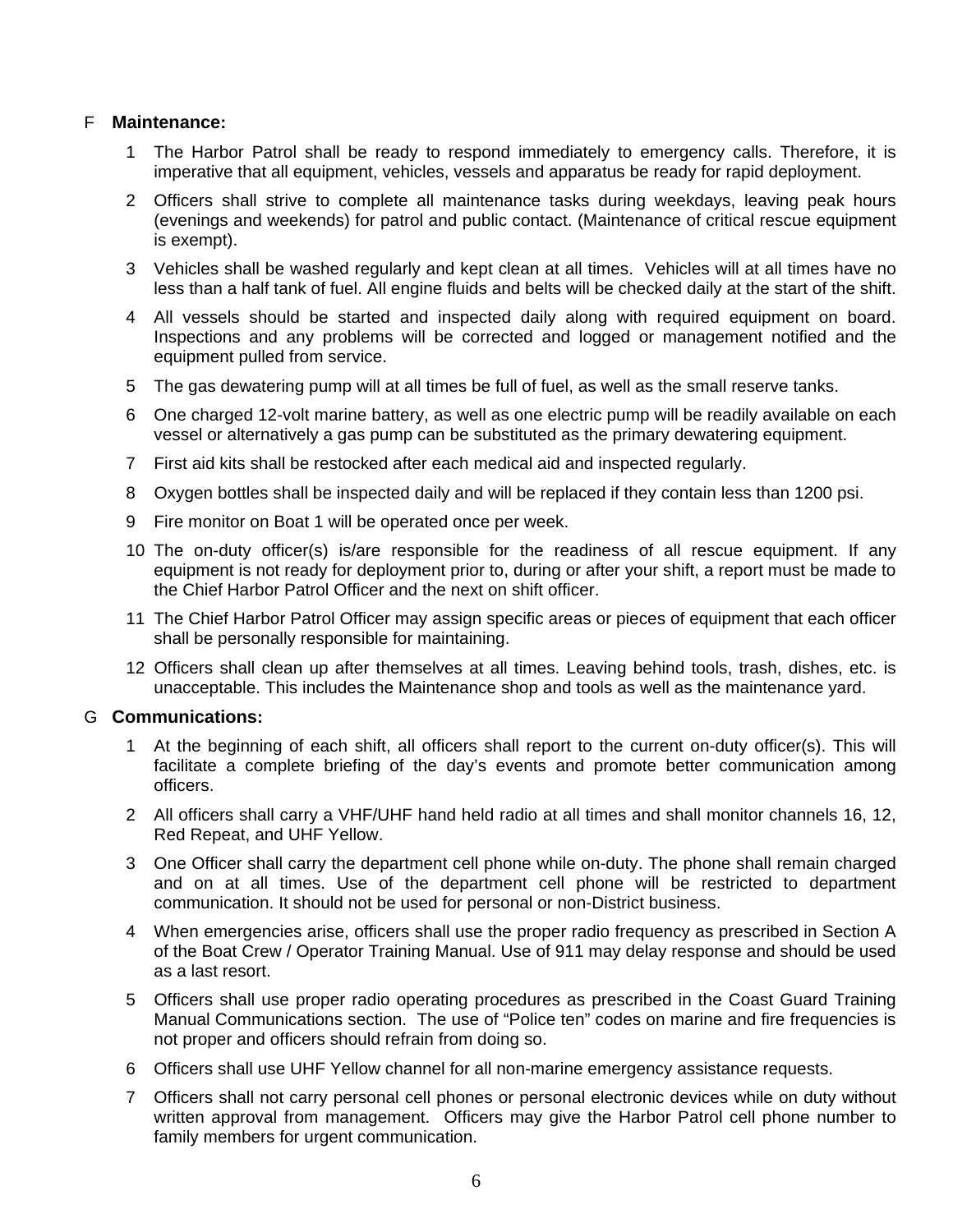### H **Uniforms and Equipment:**

- 1 Harbor Patrol Uniform requirements are as follows:
	- a Shirt: Department issued long or short-sleeved Polo shirt. Undershirts are optional. If an undershirt is worn it must be black or white in color and without visible logos.
	- b Trousers: Department issued navy blue uniform pant with black belt.
	- c Shorts: Department issued navy blue uniform short.
	- d Shoes: Department issued leather black boot.
	- e Jacket: Department issued navy blue jacket.
	- f Cap: Department issued navy blue cap worn forward except in wind conditions that will result in loss of the hat. Full brimmed hats may be issued upon request. Full brimmed hats provide increased sun protection and are recommended. If issued a full brimmed hat it must be used during times of sun exposure.
- 2 To the greatest extent possible, all uniforms shall be clean and unwrinkled. Officers shall use discretion when determining if clothing has become unacceptably dirty while on duty, and shall change into clean uniforms as necessary, or at the direction of the Chief Harbor Patrol Officer.
- 3 Undershirts shall not hang below the sleeve of the uniform shirt. Uniform shirts shall be tucked into pants.
- 4 All Department issued uniform supplies shall only be worn while transiting to and from Port and while on duty. When off duty and traveling to and from work, officers shall wear a covering garment to hide the badge and any identifying marks that would identify them as a Peace Officer.
- 5 Personal Flotation Device: Officers shall wear a PFD while on a vessel underway if any of the following conditions exist:
	- a alone
	- b at night
	- c outside the Line of Demarcation
	- d during storm conditions
	- e the officer has failed to pass or participate in the annual swim test.
- 6 All officers are encouraged to wear a PFD at all times while over the water. The District will provide inflatable PFDs and issue them to officers as requested. If issued a PFD the officers will normally wear them while underway.

## I **Deployment:**

- The District provides service and assistance for the benefit of the general public who visit or work at Port San Luis. The District strives to provide 24-hour coverage by uniformed personnel 365 days a year. The District uses outside contracted uniformed Security Officers as adjunct to the Harbor Patrol.
- 2 The Harbor Patrol schedule shall be set up in the most efficient and economical manner possible, providing:
	- a Maximum coverage during high use periods.
	- b Lower levels of coverage during low use periods.
	- c 24-hour Storm Watch.
	- d Personnel shift changes for sick time, vacations, CTO and training.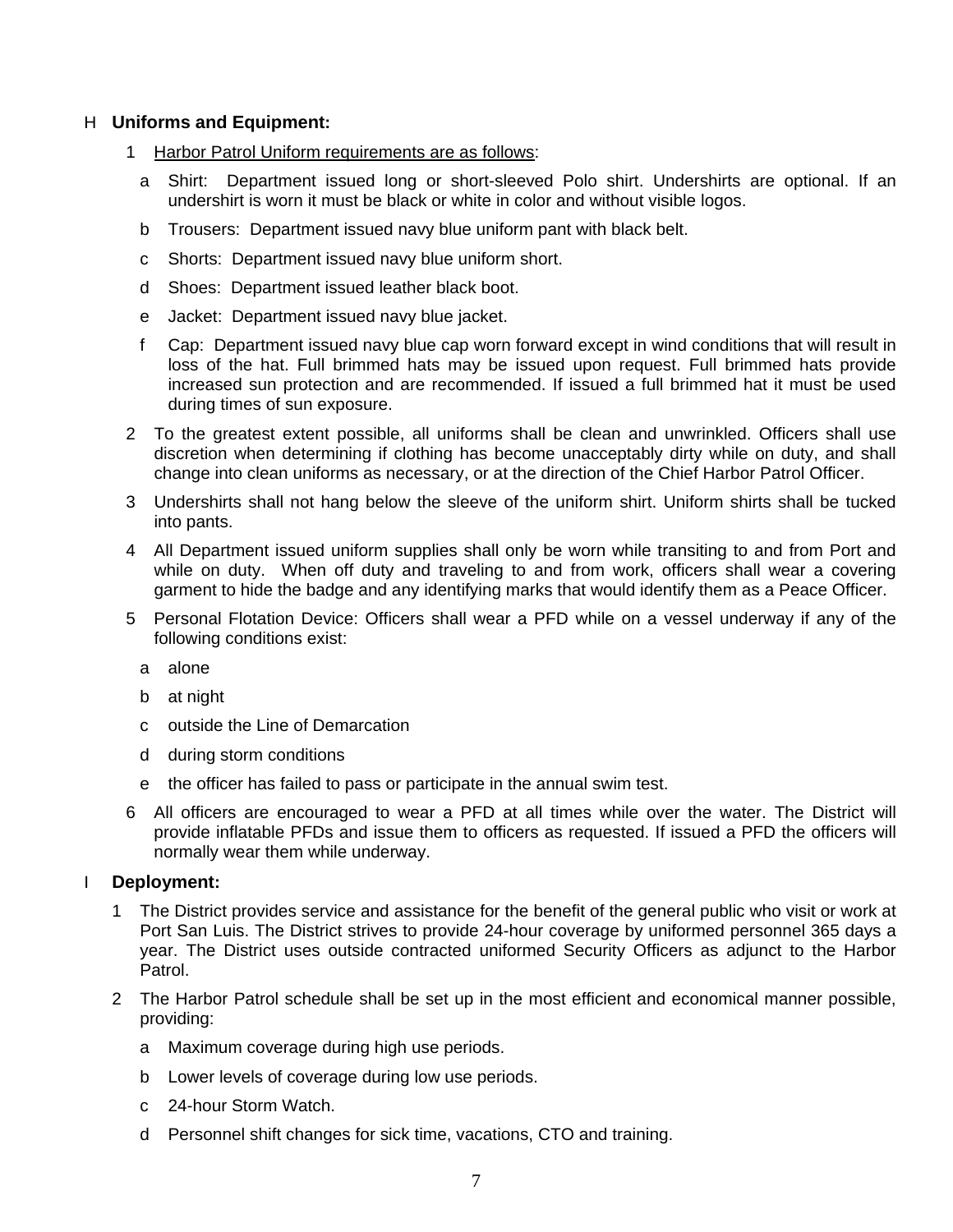- 3 Officers may be assigned to various shifts, days of the week and locations where it is believed that their activity will be of maximum benefit to the public at the sole discretion of the District.
- 4 Requests for vacations and compensating time off shall comply with the District's Personnel Policy and the current Memorandum of Understanding. Generally, they shall be made in writing by the  $20<sup>th</sup>$ of the month preceding the month of the request. Time off shall be approved in advance by the Chief Harbor Patrol Officer. Last minute requests for vacation or CTO may not be granted.
- 5 Officers may be required to work overtime as directed by Harbor Management.

## J **Storm Watch:**

- 1 During southerly storms with sustained winds of 30 knots or greater, or at the discretion of the Harbor Manager, the Harbor Patrol may go into "Storm Watch" mode.
- 2 To ensure around the clock coverage Officers may be placed on paid 'on call/standby' when such storms are predicted.
- 3 Officers will remain available to respond to life threatening rescues when it is reasonably safe to do so.
- 4 Officers will conduct shore monitoring of Harbor Facilities.
- 5 Officers will monitor changes in weather and conditions and report pertinent changes to management.
- 6 At no time shall a Harbor District vessel be operated in such conditions or in such a manner that places the vessel or the crew in obvious threat of harm without proper justification. It shall be the task of the officer in charge to balance the potential gain against the risk of danger to the vessel and crew. Life safety shall at all times take priority over property.
- 7 Transportation of non-District persons is at the sole discretion of the Harbor Patrol boat operator. Life and safety shall be primary concern, taking into consideration the conditions, risk and capabilities, at the time, of the person(s) being transported.

## **V. REPORTS**

- A Officers will keep track of their activity in the Daily Activity Report. Significant incidents occurring within the District and simple daily tasks will be logged. Entries must include information of sufficient detail. Include the Who, Where, When, Why and How Officers will use the entry codes provided to ensure accurate statistical tracking of Harbor Patrol activity.
- B The Daily Activity Report is an official record of events that occur and as such, all information shall be entered in an organized manner. Officers shall complete and turn in their log(s) prior to the end of their watch. An exception may be made for routine matters if the officer completes the log on the next morning, if on duty. In all cases emergency situations shall be logged before the end of watch.
- C Incident reports should be completed on all significant incidents within 48 hours unless a time extension is approved by a supervisor or manager. If in doubt, an officer should write and submit a report.
- D Significant incidents should include, but are not to be limited to:
	- 1 Injury to the public, Harbor District employees.
	- 2 Damage to Harbor District property or damage to any property located on District lands that appears to be intentionally caused and is more than \$500 in value.
	- 3 Any incident that is likely to subject the District to significant potential liability.
	- 4 Any incident that requires the Harbor Patrol to call for assistance from an outside agency.
	- 5 Vessel accidents.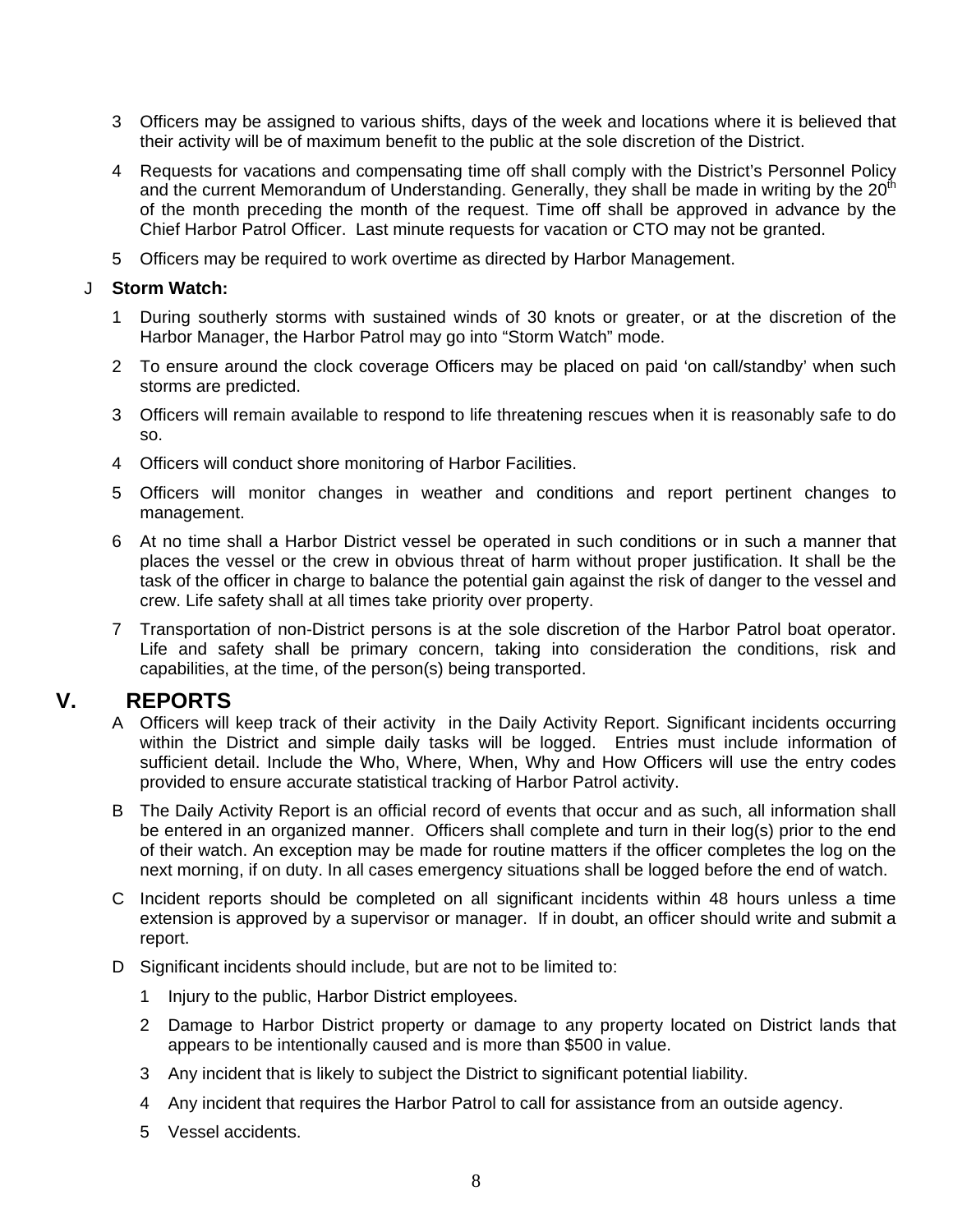- 6 Any incidents involving injury, loss or damage to businesses in Port San Luis. An incident report shall be made that includes the Sheriff's Crime Report number for future reference. Officers shall explain to reporting parties that our report is for crime prevention planning only.
- 7 Any arrest made on District property involving Harbor Patrol Officers.
- 8 Significant user conflicts or complaints.
- 9 Any condition that potentially jeopardizes the health, safety and welfare of persons, or that might result in significant and preventable property damage.
- 10 Officers shall use the prescribed format for all incident reports. Reports shall be typed on the proper template. Officers should ensure that reports are turned in complete, have adequate details and are free from spelling, punctuation and grammar errors. Officers should not expect the supervisor to correct their errors.
- E A California Boating Accident Report shall be filled out when an officer is involved in any boating incident involving death, injury that requires medical treatment beyond first aid, total property damage in excess of \$500, and/or disappearance or complete loss of a vessel.
- F Incidents involving theft or damage to personal property shall be referred to the Sheriff's Department to improve the chances of recovering the stolen property and apprehending those responsible. An incident report should be made that includes the Sheriff's Crime Report number for future reference. Officers shall explain to reporting parties that our policy, including why we do not investigate crimes and that our report is for crime prevention planning only.
- G Public review of all logs and reports require the requestor of information to file a written request with the District Office on the District Public Records Form.
- H Daily security logs shall be placed in the designated area in the Harbor Patrol ready room.
- I Orally report to Harbor District management daily incidents, problems, changes in staff availability and equipment status.
- J Daily logs shall be reviewed by the Chief Harbor Patrol Officer and submitted to Administration for compilation no less than once weekly.

# **VI. STANDARD OPERATING PROCEDURES**

## A **A.M. Shift Daily Duties:**

- 1 Brief with on-duty officer, review log. and check individual officers district provided email account.
- 2 Check weather forecast/conditions
- 3 Log vessels at the work dock in the Daily Activity Report and Water Host and/or Main Office.
- 4 File Security log in HP ready room.
- 5 Verify Olde Port Beach gate is open.
- 6 Morning facility check noting all vessels on rental moorings, at work dock and anchored. Start and inspect all Harbor Patrol vessels. Inspect all equipment on board and repair or replace all deficiencies.
- 7 Officers shall check memo board in the Ready Room daily and initial each new memo.
- 8 Check parking machines for proper functioning and supply inventory.
- 9 Officers shall clear and follow up on all information left on the Harbor Patrol answering machine at beginning of shift and again prior to 1200 hours.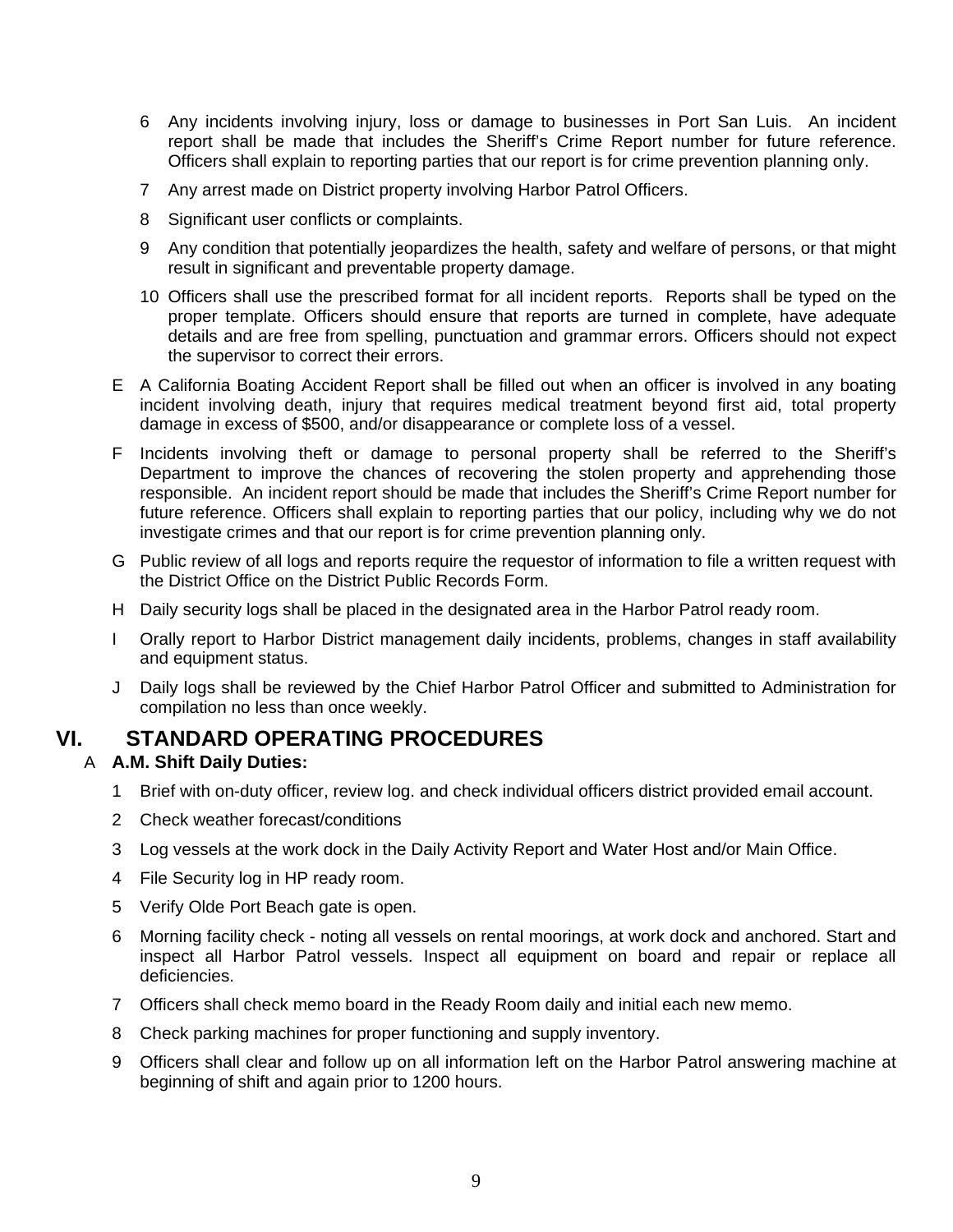## B **P.M. Shift Daily Duties:**

- 1 Brief with on duty officer and review log, read and initial new memos and check individual officer's District provided email account.
- 2 Inspect vehicles and equipment. Complete safety inspection checklist
- 3 One hour after sunset, or at officer discretion, based on public safety and conditions close Olde Port Beach gate and 26 acres gate.
- 4 Secure all vessels. Secure Boat III to pier tie-up.
- 5 Officers shall check memo board daily and initial each new memo.
- 6 Clean Harbor Patrol Office and Ready Room., Brief District Security and ensure security of District facilities and buildings.
- 7 Officers shall clear and follow up on all information left on the Harbor Patrol answering machine before 1600 hours and again prior to 2000 hours.

#### C **Vessels in Distress:**

- 1 When a vessel or person is reported in distress, the officer receiving the report must ascertain the level of distress by thoroughly questioning the reporting party. The Officer should request the following information:
	- a Location of distress: Latitude and longitude, bearing and distance to landmarks, depth of water, etc. Get as much information as possible.
	- b The name of the vessel, size, type, color and number of persons on board.
	- c The communication capabilities of those on board the vessel (radio, cell phone, satellite phone)
	- d Nature of distress: taking on water, collision, out of fuel, dead in the water, medical emergency, fire, etc.
	- e Conditions: visibility, wind/sea/lighting conditions, ability to anchor, safety equipment (flares, lifejackets, survival suits, etc.)
	- f If reported via landline or cell phone, make sure to get call back number and name of reporting party.
	- g Once the above information is obtained, the officer(s) must evaluate the case to determine if it is an emergency and requires immediate response.
- 2 If it is determined that the vessel is in an emergency (distress) situation, the officer(s) shall follow the guidelines outlined in Emergency Response Area on Page 2, above. Emergency (distress) situation is defined as any situation likely to cause injury or death or significant property loss or damage.
- 3 For non-distress cases:
	- a Advise and question the reporting party as to what action he/she is requesting. The vessel requesting assistance should be advised that:
		- 1 It appears that there is no imminent danger.
		- 2 It is Port San Luis Harbor Patrol policy to defer to an alternate responder if available, and to charge for any commercial services provided.
		- 3 Outside of the harbor, USCG has primary responsibility for vessel assists and Harbor Patrol, may, on request, notify USCG..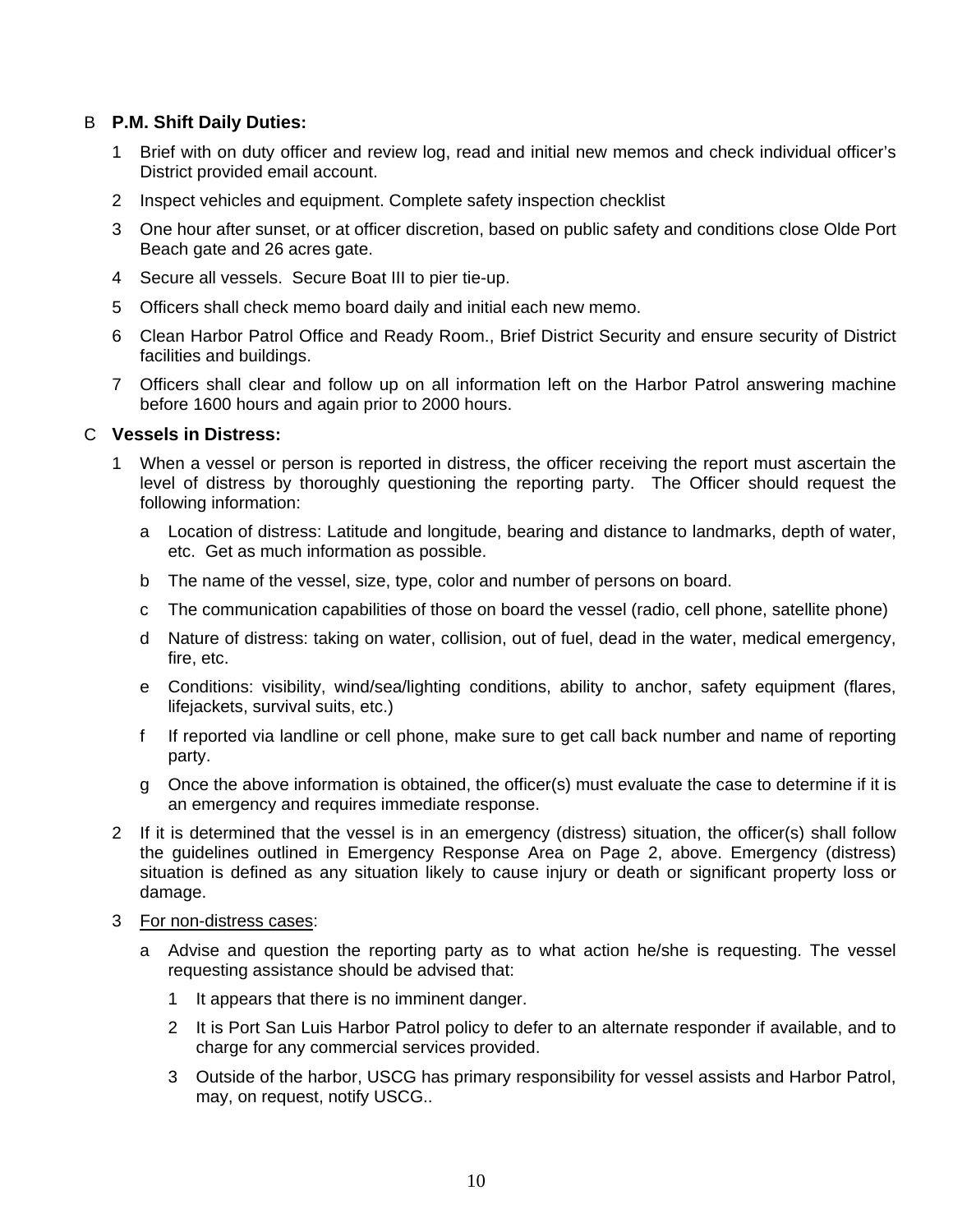## D **Overdue Vessels:**

- 1 When an overdue vessel is reported, the officer shall get as much information from the reporting party as possible:
	- a The name, size, type, color of the vessel, and number of persons on board.
	- b The communication capabilities of those on board the vessel (radio, cell phone, satellite phone)
	- c Registration or Documentation numbers
	- d Owner's name
	- e Date, time and place of departure and expected time of arrival.
	- f Last known position of vessel.
	- g Record name and phone number of reporting party.
- 2 Report all information to Coast Guard Sector Los Angeles/Long Beach and or Station Morro Bay (Report all info regarding overdue vessels no matter how vague or incomplete.)
- 3 Advise the Chief Harbor Patrol Officer or Harbor Management of the incident.
- 4 Wait for request for assistance from the Coast Guard and/or direction from Harbor Management regarding any search/rescue plans

### E **Towing:**

- 1 All non-emergency requests shall be referred to a local service provider if available. If local service is not able to respond, the Harbor Patrol may respond.
- 2 The safety of persons on board the vessel and or persons in the vicinity, shall take precedence over property recovery or salvage.
- 3 Grounded vessels may have sustained damage not readily visible; officers shall use discretion based on training and experience in determining whether or not to tow a grounded vessel.
- 4 For emergency situations, refer to Emergency Response Area on Page 2 above.
- 5 A Release of Liability form should be completed whenever possible prior to non-emergency tow or assistance.
- 6 Complete a work order to charge for the service based on Code of Ordinances

## F **Dewatering:**

- 1 NON-EMERGENCY
	- a DEFINED Obvious signs of water on board, but no signs indicating immediate threat of sinking.
	- b Procedure:
		- 1 Make arrangements to have the owner notified.
		- 2 Advise owner of situation and suggest they secure commercial assistance or handle it themselves.
		- 3 Log all pertinent information including the time that the owner was notified and his/her response.
		- 4 Monitor situation.
		- 5 A Release of Liability form should be completed whenever possible prior to non-emergency dewatering or assistance.
		- 6 Complete a work order to charge for the service based on Code of Ordinances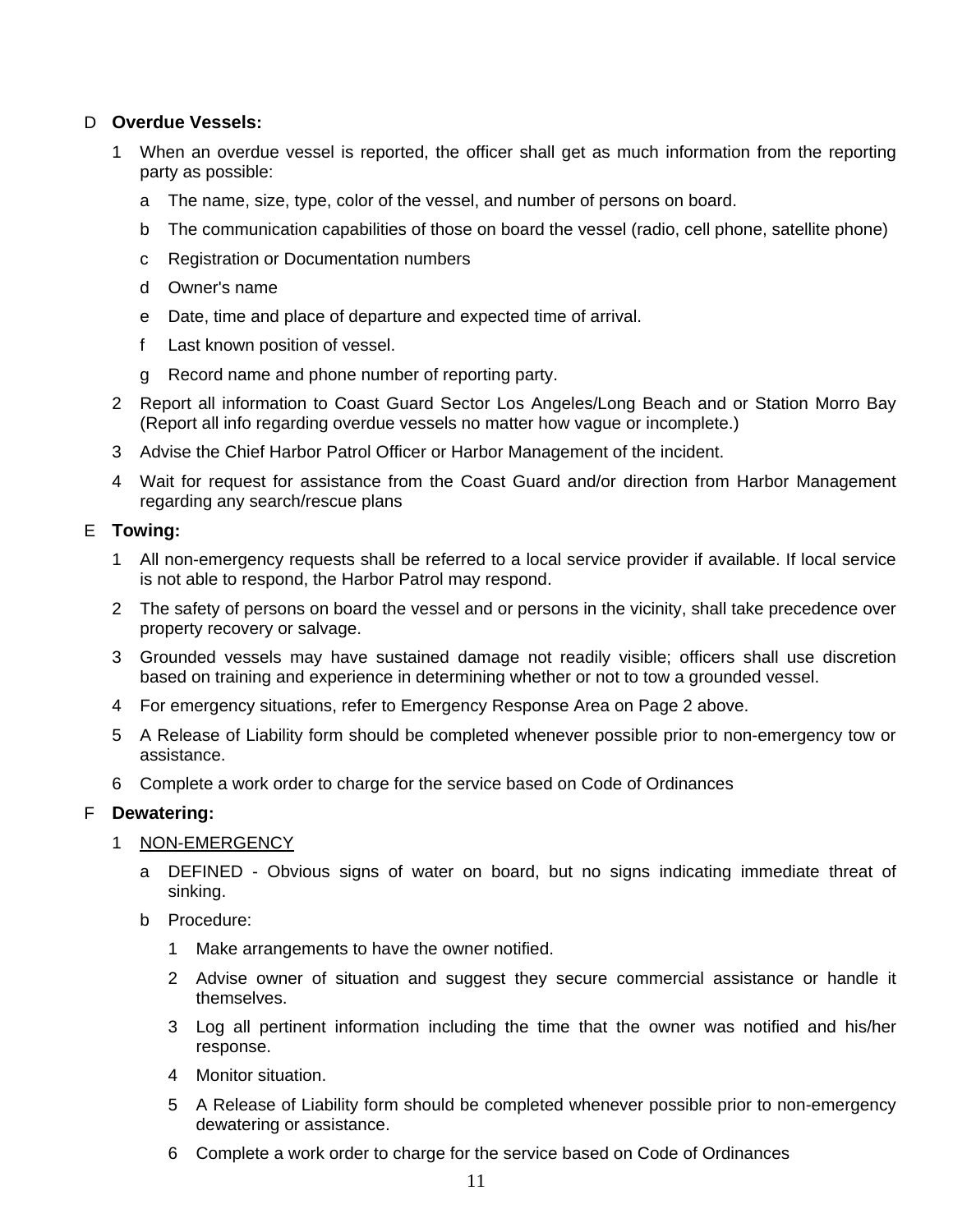## 2 EMERGENCY

- a DEFINED Signs indicating immediate threat of sinking.
- b Procedure:
	- 1 REMEMBER, LIFE OVER PROPERTY.
	- 2 Ensure that all persons involved are not in danger prior to taking emergency dewatering action.
	- 3 Dewater as trained.
	- 4 Log all pertinent information.
	- 5 Attempt to notify vessel owner or responsible party.

## G **Derelict or Abandoned Vessels:**

- 1 DEFINITIONS:
	- a Abandoned vessel. Any hulk, derelict, wreck, or parts of any vessel sunk, beached, or allowed to remain in an unseaworthy or dilapidated condition upon state tidelands for a period longer than 30 days without a watchman or other person stationed upon or near, and in charge of the vessel.
	- b Unseaworthy vessel. A vessel without adequate and safe means of propulsion and/or a vessel certified by a licensed marine surveyor to be unsafe and/or which exhibits evidence of being in danger of sinking or otherwise becoming a hazard.
- 2 These vessels pose a special problem for the Harbor District. The Harbor Patrol is directed to attempt to protect all vessels in Port San Luis, which at times may require officers to initiate dewatering action without being able to contact the owner of a vessel.
- 3 When a derelict or abandoned vessel begins to take on water, officers should try to make contact with the owner. In cases where officers are unable to contact the owners, dewatering action, when safe, may be initiated by:
	- a Notifying the Chief Harbor Patrol Officer or Harbor Management.
	- b Preparing a Dewatering Work Order for billing purposes.
	- c Dewater
	- d Monitor and dewater as needed.
	- e Notify the next shift of the situation.
- 4 When commercial assistance is not available for non-emergency situations, the owner of the vessel can contract with the Harbor Patrol for dewatering service at the fee schedule pursuant to the Code of Ordinances. A Work Order, signed by the owner or responsible party, should be processed and A Release of Liability form should be completed whenever possible prior to non-emergency tow or assistance.

## H **Sunken Vessels:**

- 1 When it is discovered that a vessel has sunk in the Harbor, the officer(s) shall placing a buoy over the vessel location.
- 2 Officers shall contact the owner(s) of the vessel as soon as possible to inform and to advise regarding the responsibility to remove the vessel.
- 3 Log all pertinent information and pass on to Coast Guard, Marine Safety Detachment Santa Barbara. (805) 962-7430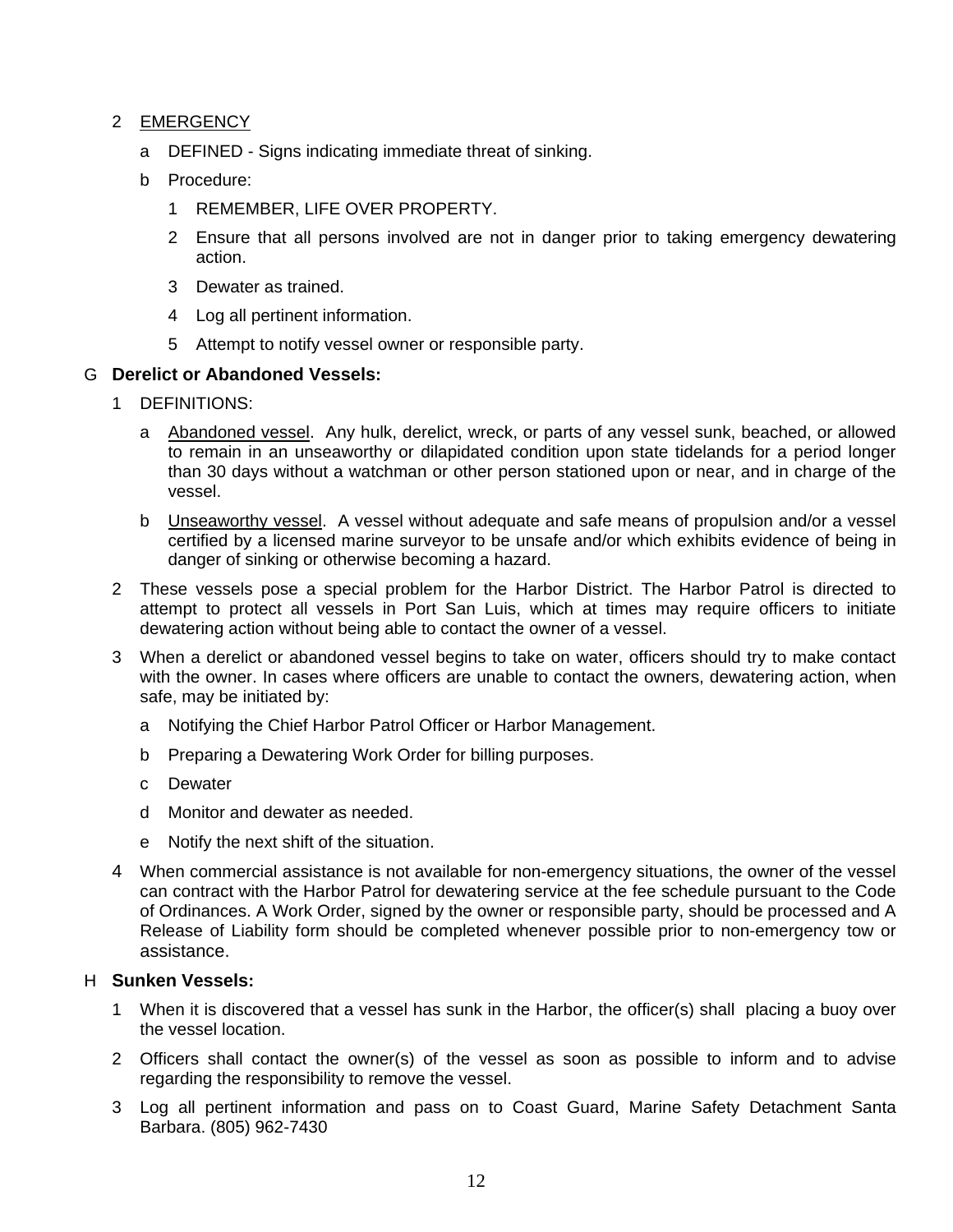- 4 If oil or fuel sheen is present, officers shall follow Spill Response Plan. Inform vessel owner of his responsibility to make a report with all agencies listed on the Spill Response Plan.
- 5 Notify Chief Harbor Patrol Officer and Harbor Management.

## I **Medical Protocols:**

1 Harbor Patrol Officers shall follow the appropriate protocols adopted by San Luis Obispo County Emergency Medical Services Agency. A copy of these protocols is available online at <http://sloemsa.org/policies/policy.html> or at the Harbor Patrol Office. following protocols when dealing with requests for medical assistance, Harbor Patrol Officers shall review these medical protocols on a periodic basis and forward any questions or concerns to their supervisor.

## J **Hazardous Material Spill or Incident:**

- 1 Get help started. Call for assistance using Control 20 or 911 if unable to get through on the radio.
- 2 Ensure that you and your equipment are in a safe position UP wind, UP stream and away from spill. If you can see the container behind your thumb when held at arm's length, you are too close.
- 3 Without any wind, a safe distance can be 150 feet away for a small spill, up to 1000 feet away for a large spill. For a Boiling Liquid Expanding Vapor Explosion aka BLEVE (*i.e.*, burning propane tank), keep back ½ mile.)
- 4 Stay clear of vapors, fumes, smoke, and spills, even if injured people are in the hot zone. DO NOT RUSH INTO AN UNKNOWN HAZARDOUS MATERIAL SITUATION.
- 5 Establish scene control and keep people upwind and away.
- 6 Try to safely identify the material from a distance. Use binoculars. Check placards, container labels, Department of Transportation handbook, and note number of victims involved. If possible determine how much material is involved, spill and vapor movement, color, odor, etc.
	- a Be aware of other hazards such as wind/weather changes, fire and explosion hazards, reactivity, radiation, toxic substances, or electricity. Write this information down.
	- b Provide information to in-coming agencies.
	- c Call Chemtrec at 800-424-9300. They will render advice, contact manufacturer and shipper, and fax the MSDS to Port San Luis Harbor District.
	- d Contact the Chief Harbor Patrol Officer and Harbor Management
- 7 Do not enter Hot Zone without backup/assistance and not until a formal Incident Command has been established.
- 8 Relinquish command to more qualified arriving agencies. Fully brief them of the situation.
- 9 If possible to do safely, contain spill as close to source as possible. Supplies are kept in the hazardous materials shed located behind the Maintenance Shop. Cover storm drains with plastic, build dikes of sand or earth, and spread absorbent pads and absorbent material. Don't attempt containment unless you have the proper safety equipment, experience and training.
- 10 Priorities of response are: (1) Life Safety, rescuer first, then public; (2) Environmental Protection; and (3) Property Conservation**.**

## K **Oil Spill Reporting Procedures:**

- 1 Anyone who spills oil in or near State waters is required by law to report it. Officers who witness a spill that is likely not to be reported should follow the reporting procedures below.
	- a After ensuring to the greatest extent possible under the circumstances that the spill has stopped, notify the District's Planner/Analyst (595-5431).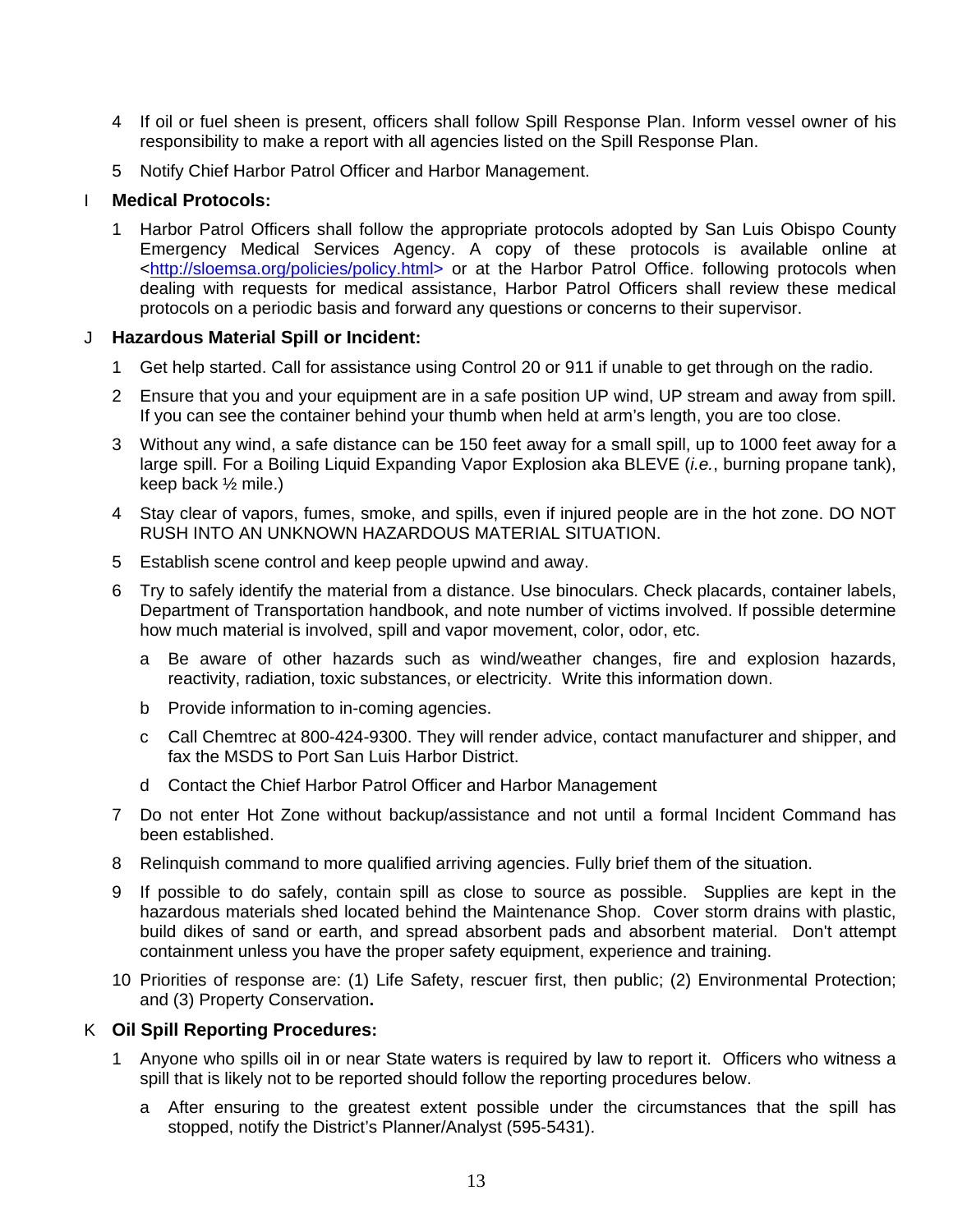b Additionally, report marine spills by calling these State and federal phone numbers:

| <b>West Coast Oil Spill hot-line</b>                                            | 800-OILS-911 |
|---------------------------------------------------------------------------------|--------------|
| Department of Fish and Game CalTIP<br>(California Turn In Poachers & Polluters) | 888-334-2258 |

### **U.S. Coast Guard National Response Center 800-424-8802**

Reports may be made by telephone to either the California Office of Emergency Services (OES) at 800-OILS-911 or 800-852-7550. Please report spills as quickly as possible, since rapid response helps to lessen the damage caused by spilled oil.

OSPR requests the following basic information from a reporting caller:

Name and telephone number of caller;

**Where** did you see the spill?

**What** do you think was spilled (oil, gas, diesel, etc.)?

Can you estimate the **size** of the spill?

The **date & time** you saw this spill? (PLEASE report on same day.)

Did you see any **oiled or threatened wildlife**?

Do you have any information or thoughts about **who** spilled the material?

What, if any, **activity** did you observe at the spill site?

### L **Report of Property:**

- 1 All lost and found property of value (*e.g.*, no clothing, shoes, etc.) shall be reported to the Sheriff's Department. The receiving officer is responsible for safe keeping of the items until turned over to the Sheriff's Department.
- 2 The appropriate information will be entered into the Daily Activity Log.
- 3 When property is released to owner after providing proof of ownership, Officer shall provide all personal information for the property owner, time and date that the property was claimed in the Daily Activity Report..,
- 4 After 30 days with no claim, the property may be released to the finder, destroyed, or sold at the District surplus sale.

#### M **Responding to Emergencies:**

### **Officers shall consider the totality of circumstances available at the time to determine severity of the emergency and response. Reference Emergency Response Area on Page 2 above.**

- 1 Water:
	- a Harbor Patrol vessels are classified as emergency vessels and are equipped with blue lights and sirens to gain recognition when responding to emergencies.
	- b Extreme prudence shall be exercised to avoid excessive or unnecessary use of speed during any response. Officers need to exercise due caution at all times to avoid negligence while responding.
	- c There shall be no vessels operated at unsafe speeds through the mooring area or alongside piers or docks. Officers shall proceed at a safe moderate speed until clear of these areas.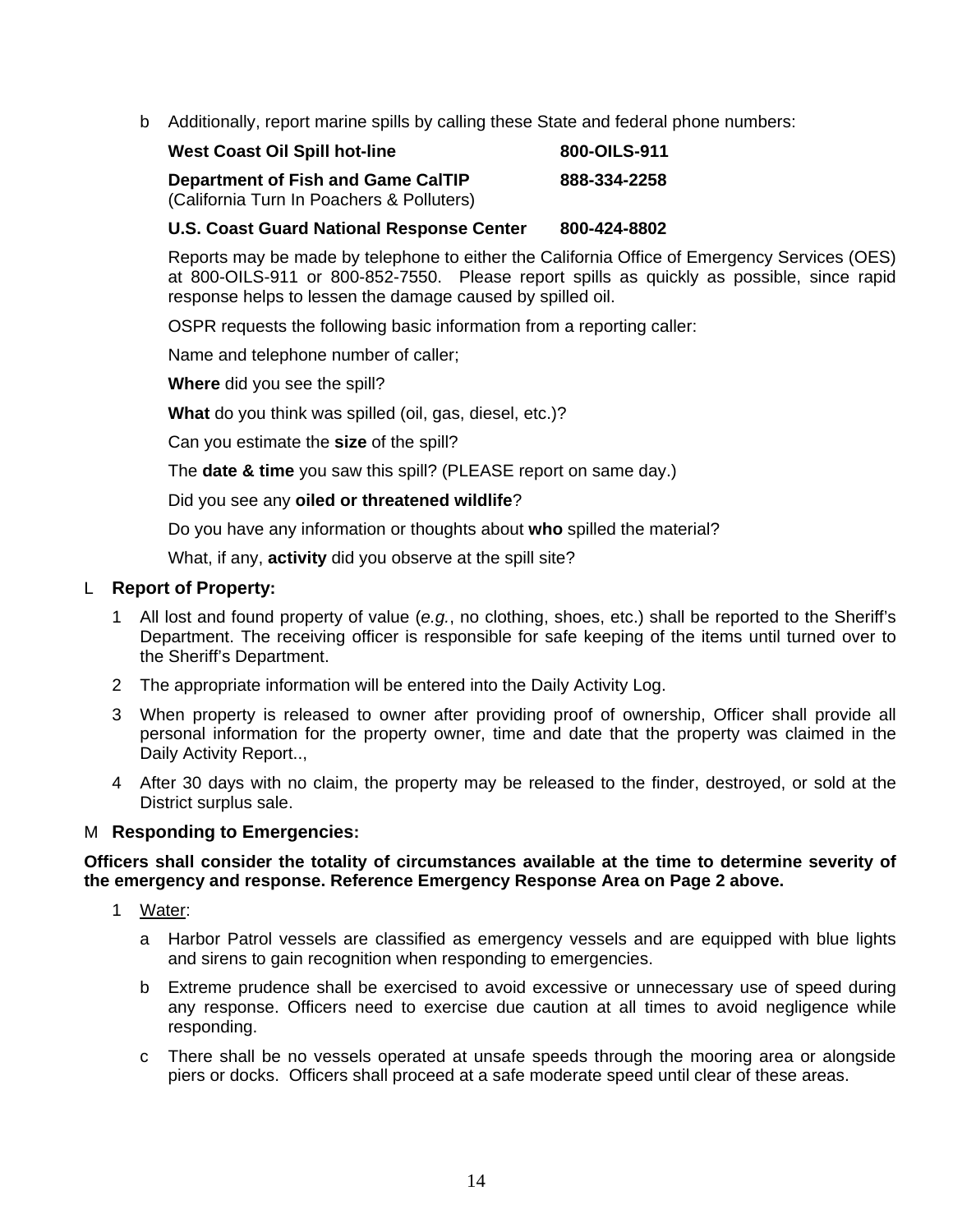- 2 Landside:
	- a Harbor Patrol Vehicles are emergency response vehicles and shall be used appropriately. Harbor Patrol vehicles should not routinely be used for towing vehicles or battery jumps.
	- b Emergency equipment (emergency lights and siren), shall only be used when responding to a reasonable threat of injury or death occurring. Officers must act with due regard to the safety of the public.
	- c Officers should use emergency lighting and siren to warn the public and other drivers when responding to an emergency that has a reasonable threat of serious injury or death.
	- d Officers shall park in the least obstructive manner possible when responding to emergencies.

## N **Skin Protection from Sun Exposure:**

- 1 Officers are individually responsible for taking precautions to protect his/her skin from sun exposure.
- 2 Officers are advised to use sunscreen daily with repeat applications throughout the day.
- 3 Officers are advised to wear wide brim hats approved by the Department, long sleeve shirts/pants and sunglasses that protect against UVA/UVB rays.
- 4 Officers are advised to have regular skin check-ups with their physician.
- 5 Officers are advised to learn the warning signs of skin cancer and to report any findings to their physician.
- 6 The District will provide any of the following upon request to help officers protect themselves from sun exposure:
	- a Wide brim hats.
	- b Long sleeve uniform shirts.
	- c Sun screen.
	- d Long uniform pants.

#### O **Personal Grooming and Hygiene:**

- 1 Officers shall at all times present a professional appearance, exhibiting pride in their individual role, the role of the department and the role of the District in the lives and safety of visitors to the port.
- 2 Officers are expected to maintain appropriate and professional hairstyles. Hair, beards, sideburns, and mustaches must be clean and neatly groomed. Hair coloring should be within the range of natural hair colors.
- 3 Piercing and Jewelry:
	- a Definition: Piercing -- the act of creating a hole in any part of the body for the purpose of creating a design, form, or figure of art.
	- b All facial piercing such as nose piercing, tongue piercing, eyebrow piercing, lip piercing, multiple ear piercing (2 or more in each ear), or any other facial piercing jewelry is prohibited..
	- c Plug earrings (earrings designed to stretch one's earlobes by enlarging the piercing) are not permitted.
	- d All jewelry worn by employees must be appropriate so that it does not represent a safety hazard or detract from a professional appearance.